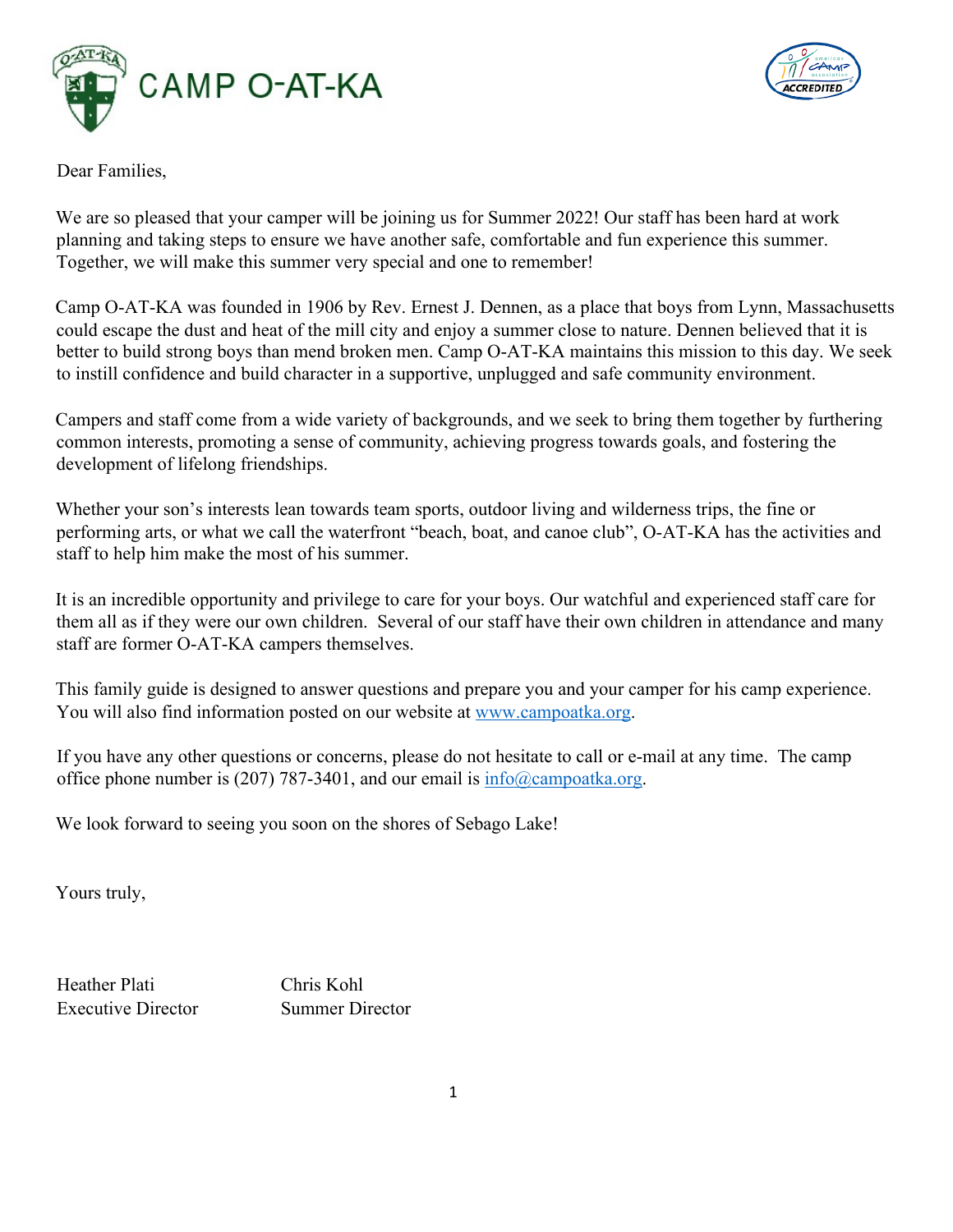

# **AMERICAN CAMP ASSOCIATION (ACA) ACCREDITATION**

We know the most important consideration in choosing a camp is its safe environment and qualified staff. Families nationwide recognize the importance of accreditation by the American Camp Association (ACA) when choosing a camp. O-AT-KA is ACA accredited, having passed an exhaustive periodic review process that is reaffirmed annually. This means we meet industry-accepted and government-recognized standards from staff qualifications and training to safety and emergency management. For more information about ACA Accreditation, visit: www.acacamps.org

### **PRE-CAMP PARENT ORIENTATION**

We invite all families to join the leadership team for a virtual parent orientation on **Wednesday, May 25th at 7:00pm** (Eastern). We will record this session to share with those that cannot make it. The first part of the meeting will be dedicated to COVID safety for all families and then we will move into a "new family" orientation.

#### **CONTACT INFORMATION**

The camp office is open daily during the summer from 9:00am to 12:30pm and 2:30 to 6:00pm. We also check messages during the evening hours.

| <b>Camp Office</b>                       | $(207)$ 787-3401<br>officestaff@campoatka.org |
|------------------------------------------|-----------------------------------------------|
| <b>Infirmary (Nurse)</b>                 | $(207)$ 787-3292<br>infirmary@campoatka.org   |
| After Hours for<br><b>Emergency ONLY</b> | $(207)$ 595-6074                              |

## **CAMPER MAILING AND E-MAIL**

U.S. mail, packages, and e-mails are delivered to campers once a day. Campers write postcards home approximately twice per week. International campers only are permitted to send emails instead. To mail a letter or a package to your son, please use the following address:

[Your Son's Name] Camp O-AT-KA PO Box 239 Sebago, ME 04029

## **CAMPER PHONE POLICY**

Camp O-AT-KA places a high priority on boys learning independence and self-reliance, and on building community with those around us. As we have found from extensive experience, we are best able to achieve these goals in an unplugged environment. For this reason, **campers are not allowed to bring cell phones, nor do they have access to the camp telephone during their stay**. CIT's are campers and will also not have their phones. This policy is strictly enforced. The boys are encouraged to write home at least twice a week. Members of the camp staff are always available to assist you should you have an urgent matter to discuss with your son. Birthday boys will have the opportunity to call home on their special day. **Please help support this policy by not sending phones or other unapproved technologies to camp.**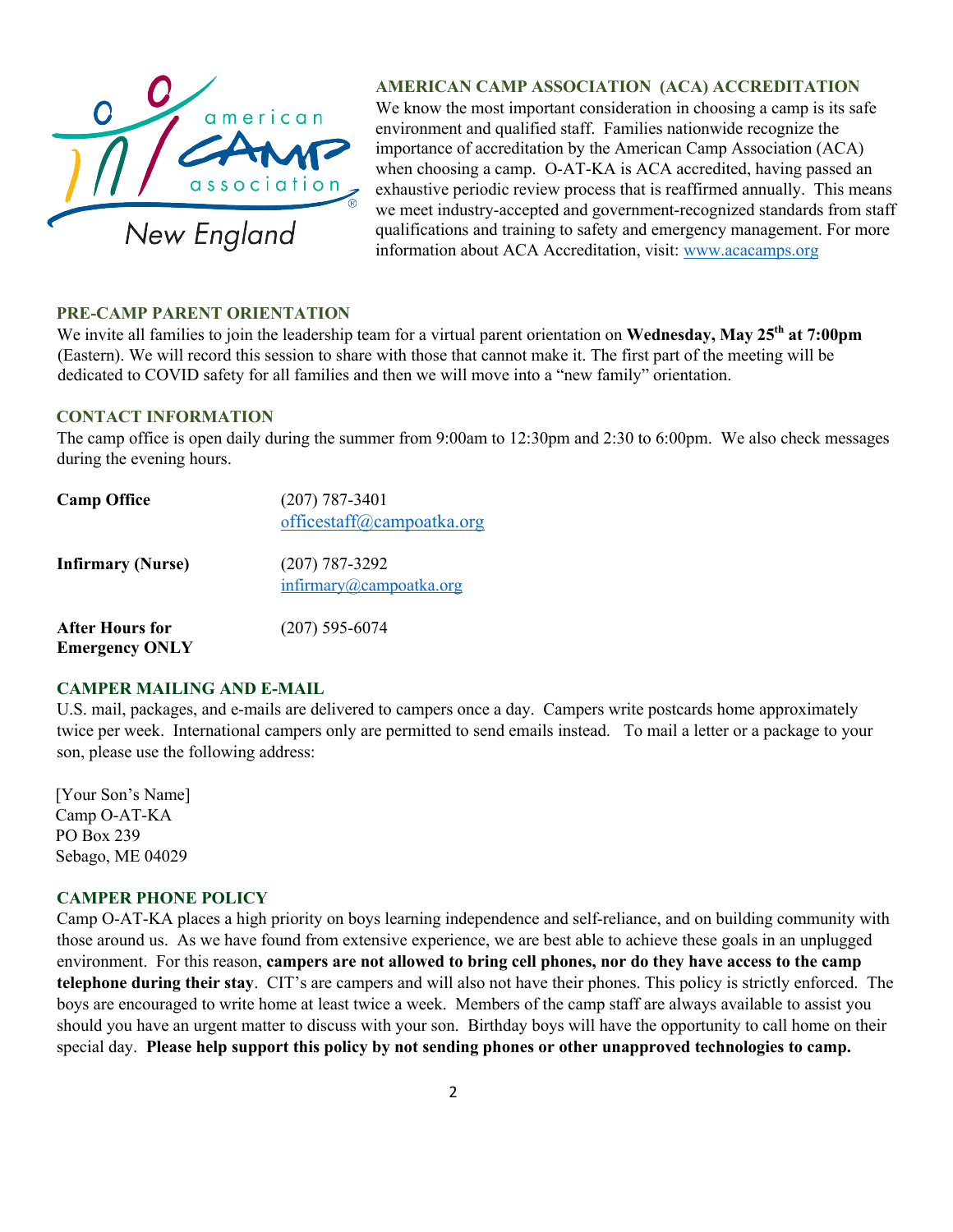*Please note: If your son is flying to camp, he can bring his phone to the office at check-in. We will lock it in the office safe until his departure day. We will charge the phone and have it ready for his travel at that time.* 

# **FAMILY COMMUNICATION FROM CAMP**

We want to share your camper's experience with you. Each day you will receive the Galahad Gazette – a one page newsletter that gives a snapshot of what is going on at camp that day. If it is your camper's first year, we will give you a call to update you during their first week. Of course, if there is anything urgent to discuss, we will call you immediately. Photos are posted frequently on our social media sites (no names will ever be used), as well as on Campminder.

Leading up to camp you will receive frequent emails about necessary camper forms, Zoom orientation meeting, health/safety procedures and travel schedule along with drop-off and pick-up assignment times. Please make sure to read every correspondence thoroughly.

## **COVID-19 – UPDATED ON JUNE 6, 2022**

*We ask all campers to take an antigen (rapid) test within 24 hours of attending camp. Home tests are readily available at grocery stores, drugstores, etc. There are two ways you can accomplish this requirement*

- *1. PREFERRED METHOD: Take the test at home within 24 hours of arrival and save a photo of the negative test to show at check-in.*
- *2. We have rapid tests at camp and can test upon arrival. We highly encourage you to take the test before you travel to camp because if your camper tests positive at check-in, he will not be allowed to enter camp and will need to go home with you until he is past quarantine. To save yourself the stress of this, please try and test at home.*

*For those that are flying unaccompanied, families can email us the photo of the test result and/or the camper can show us on his phone when he arrives. Again, tests must be taken within 24 hours of travel. E-mail is info@campoatka.org.*

O-AT-KA wants to provide the safest environment for our campers and staff. Our leadership team has access to excellent resources, a network of professionals, and the experience of past summers to develop the COVID protocols for Summer 2022. We are thankful to our families, campers and staff for respecting the decisions made by the administration that are best for our entire camp community.

To enjoy the camp experience to the fullest and as safely as possible, campers are **strongly encouraged** to be vaccinated before arrival. Those that are vaccinated must provide a copy of their vaccination record (this can be uploaded in your Campminder account or email to info@campoatka.org). If we do not have a vaccination card on file and/or you do not bring it to check in, we must consider your camper unvaccinated and a negative test result will need to be provided.

If your camper is not vaccinated, we ask that you let us know before camp starts so we can have a conversation about what that looks like for this summer. You must provide a negative test result at check-in. Non vaccinated campers without a negative test result will not be allowed to enter camp. If your camper is midway through the vaccination process, O-AT-KA is happy to help facilitate additional doses at nearby healthcare sites. This also applies if you would like to have your camper vaccinated while he is with us.

If your camper has had COVID within 90 days of the start of camp, we know this can skew test results so a negative test is not necessary at arrival. We do need a doctor's note confirming that the camper is past the 10-day quarantine period; since being diagnosed.

Our Infirmary staff will continuously monitor campers and staff for symptoms and have the ability to test onsite.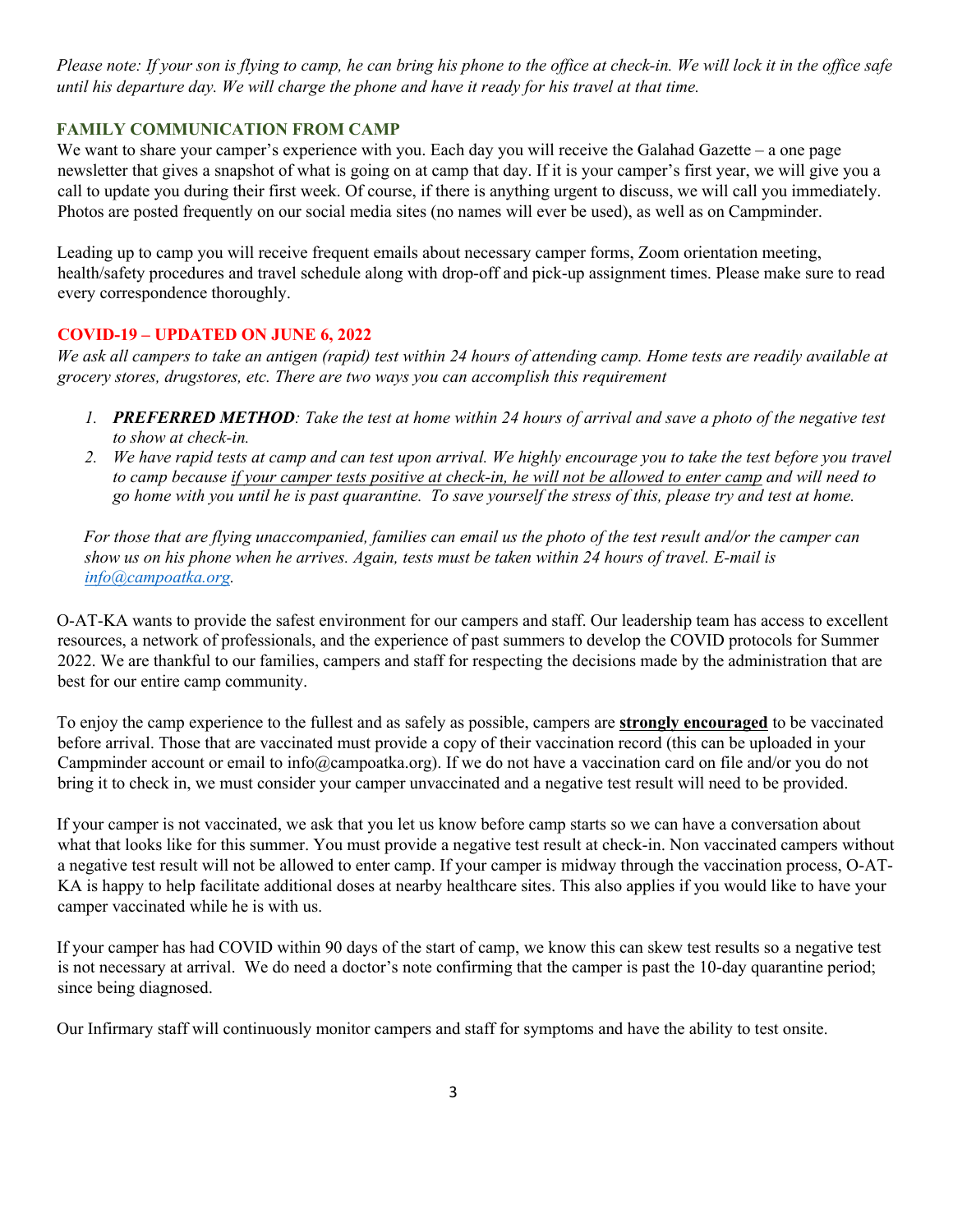We will not be requiring campers or staff to wear masks. We have asked you to pack 3-5 masks; in case we feel we are in a situation that campers may need to wear them indoors or in closed spaces. Hand washing and sanitizing; as well as best health practices will be demonstrated and encouraged.

We anticipate that we will be interacting with other camps through inter-camp sports and socials. If the camp we are visiting/hosting requires participants to be vaccinated, unvaccinated campers will not be able to participate.

If we have a positive case of COVID at camp, we will first inform the parents/guardian of that child. They will be in direct care of our Infirmary staff. Anyone that is deemed a close contact will be monitored for symptoms and tested onsite. If your camper is not vaccinated and contracts COVID, they will be required to quarantine and we may ask that you get them from camp. We will not have a separate quarantine area and staff setup for long-term quarantine this year.

O-AT-KA will be basing our participation in out-of-camp outings and activities with other groups/camps on the Maine County community levels. Camp is located in Cumberland Country. Community levels are reported daily as green (low), yellow (medium) and red (high). We will report this each day in the Galahad Gazette; our electronic newsletter. This metric can also be found on the CDC website (www.cdc.org/coronavirus).

In order for us to safely run camp, we need all families to comply with our policies and we thank you in advance! We are available to speak with you about any individual concerns or questions you may have.

## **PACKING LIST**

This packing list is based upon the experiences of generations of campers. It fits the needs of the boys and reflects the limited storage space available in our cabins.

O-AT-KA will issue one camp t-shirt, water bottle, and laundry bag to each camper upon arrival. Camp shirts are worn on special days. Additional camp shirts and other clothing are available for purchase in the camp store.

#### **Please clearly mark all items with your son's full name.**

#### *Clothing*

- o Camp t-shirt (provided)
- o 1-2 polo or collared shirt
- o 8 appropriate t-shirts
- o 2 long sleeve shirts
- o 3 pants
- o 6 shorts
- o 10 underwear
- o 1 non-athletic shorts (special occasions)
- o 12 socks
- o 2 pajamas (1 warm)
- o 2-3 swimsuits
- o 2 sweatpants
- o Warm jacket
- o Rain jacket
- o Hat

## *Beddings & Linens*

Camp O-AT-KA provides sheets, pillowcases, and a laundry bag for campers. We provide pillows and blankets for international campers and, upon request, for those traveling by air. For reasons of hygiene, campers sleep in sheets, not in sleeping bags, while at camp.

| $\circ$ 1 pillow                      | $\circ$ 2 warm blankets |
|---------------------------------------|-------------------------|
| $\circ$ 4 towels (2 bath and 2 beach) | $\circ$ 2 washeloths    |

#### *Footwear*

- o 2 pairs of sneakers
- o Sandals/flip flops
- o Cleats (optional)
- o Lightweight hiking boots (optional)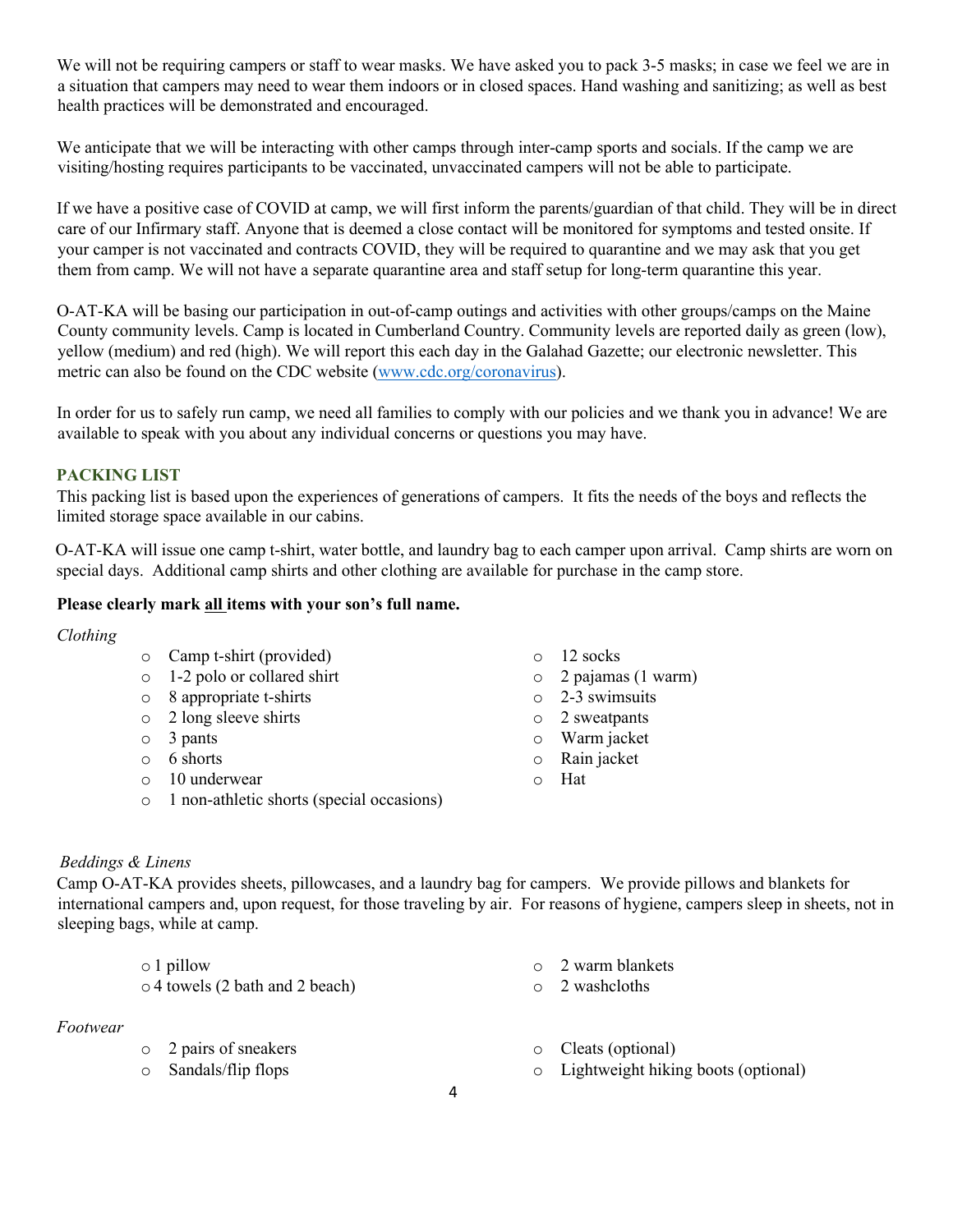#### *Wilderness Equipment*

- o Sleeping bag
- o Bug spray with DEET (non-aerosol) o Lightweight backpack

#### *Miscellaneous Required Items*

- o Trunk or sturdy storage tub
- o Flashlight with extra batteries
- o Toiletry kit or large plastic ziplock bag

#### *Optional Athletic Equipment – if your camper would prefer his own.*

- o Tennis racket
- o Fishing rod & tackle
- o Baseball glove

#### *Other*

- o Camera (no phones)
- o Musical Instruments (piano available)
- o Board games/ playing cards
- o Summer reading books
- 
- o Sunscreen
- o 3-5 face masks (just in case!)
- o Swim goggles
- o Athletic cup/ mouth guard
- o Frisbee
- o Toiletries

## **LINENS & LAUNDRY**

Personal laundry service is arranged by the camp and is included in your son's tuition. We send personal laundry out each week and get it back one day later. A laundry bag is provided to each camper. Please label all items using full names, as there may be several boys at camp with the same initials. Sheets and pillowcases are provided and are changed weekly. In an emergency, staff have access to washing machines and dryers at camp.

#### **THINGS TO LEAVE AT HOME**

In order to promote the healthy social and community aspects of camp life and to maintain an "unplugged" environment, we require that cell phones, iPhones, Apple watches, televisions, radios, stereo systems, computers, PDAs, hand-held electronic games, internet-connectable devices, drones, and other electronic devices be left at home. Any camper who brings electronic devices to camp in violation of this policy will have them held in the office for the duration of his stay. In addition, in view of the limited electrical supply in our cabins, we ask that campers not bring fans and plug-in lamps to camp. There will be a fan in each cabin for ventilation.

Middle and senior unit campers are allowed to have non-video and non-wi-fi iPods and other MP3 players for use during quiet times (siesta, lights out). They may not be used outside the cabins at any time. Phones without SIM cards are not acceptable. Unauthorized use of wireless connections at camp is not permitted and will result in confiscation of the device. As with any personal property, campers bring them to camp at their own risk.

## **SHIPPING TRUNKS**

If you choose to ship trunks to camp in advance of your son's arrival, please be certain to allow sufficient travel time. The UPS weight limit is 150 lbs. per trunk. We will ship trunks back at the end of camp, at the expense of the family.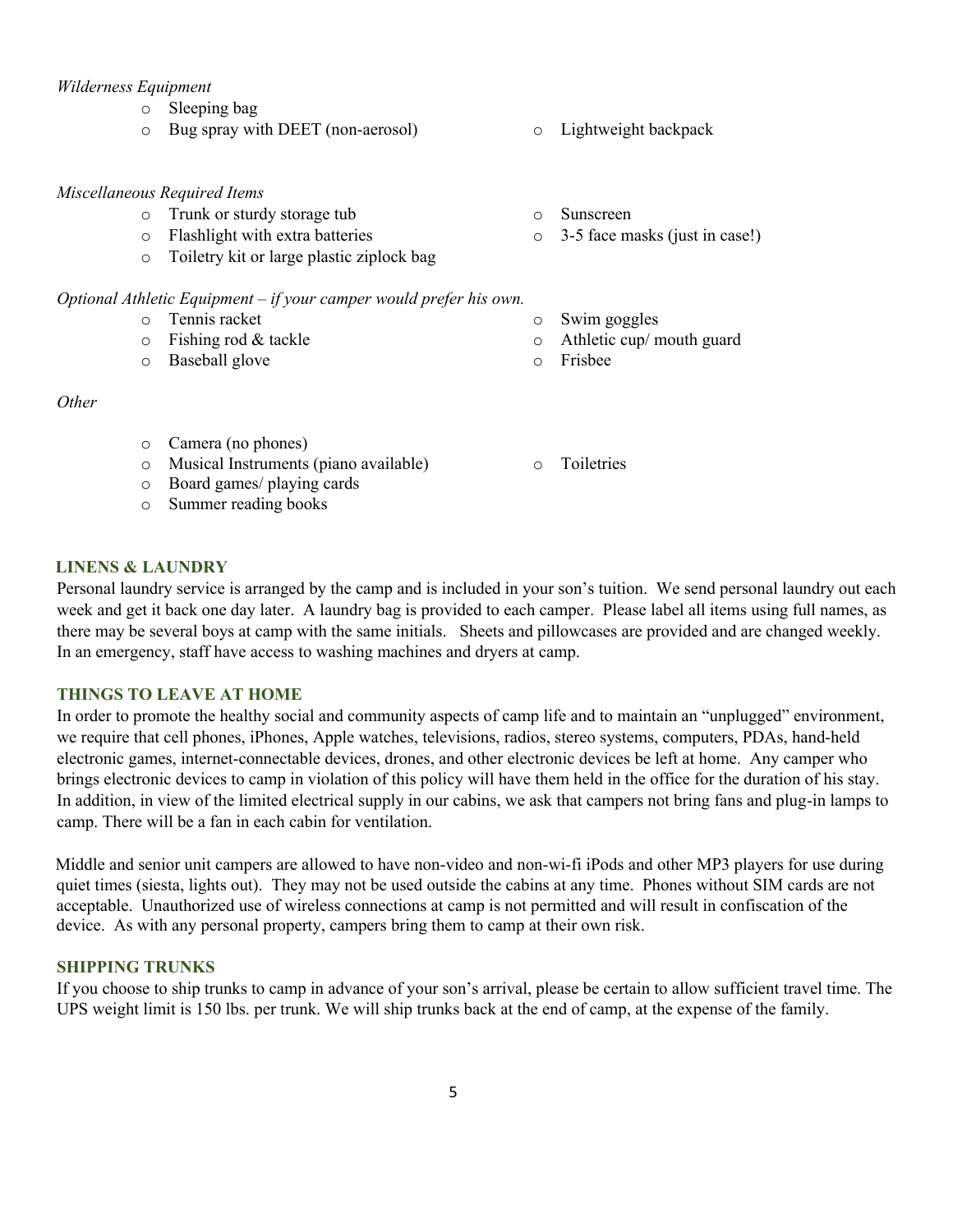## **CAMP STORE**

Campers can obtain sundries such as toothbrushes, toothpaste, soap, postcards, stamps, insect repellant, and batteries at the camp store. Various camp apparel is also sold in the store. Purchases are charged to the boys' camper accounts.

# **PACKAGES**

Boys love to receive occasional "care packages" from home during their stay at camp. In an effort to keep our cabins free of critters, you may only send non-food items. In addition, many people have food allergies. We need to ensure that the only food served is safe for all campers and staff. Comic books, trading cards (ex. Magik, Pokemon) and magazines are great. Please do not send gum, candy, or snacks. Campers will open all packages in the presence of office staff. Any food will be confiscated.

Rest assured that meals at camp are nutritious and plentiful. Your son will get a candy bar/candy of his choice after lunch twice a week in exchange for a postcard home. If your son has a summer birthday, he will receive a birthday cake to share with his cabin mates.

Remember that space at camp is very limited. Boys live out of their trunks, which are often packed to the brim, and only have a cubby and shelf area for storage. Please be prudent in your number of packages and what you send. Good oldfashioned letters are often a favorite thing to receive from home!

## **ILLEGAL ITEMS**

Please discuss the serious ramifications of possession or use of illegal drugs, alcohol, tobacco, fireworks, and firearms with your son prior to his arrival at camp. Possession or use of these items by your son constitutes grounds for immediate dismissal from camp without refund. This includes e-cigarettes and vaping products.

## **TRAVELING TO CAMP O-AT-KA**

The physical address for Camp O-AT-KA is 593 Sebago Road, Sebago, ME 04029. Sebago Road is Route 114. The main entrance is on the lakeside of the street near the tennis courts.

For campers arriving by plane, fees charged to O-AT-KA by the airlines will be invoiced home. A convenience fee from the Portland Jetport is \$50, while a fee from Boston Logan International Airport is \$100.

# **2022 ARRIVAL AND DEPARTURE INFORMATION**

## *The Importance of Arrivals and Departures*

Professional research has established that for children, rituals and traditions play an important part in building community, providing a sense of belonging, and creating a supportive environment – all important components of O-AT-KA's mission to build strong boys. Our opening and closing day rituals and traditions such as unit orientation, the Council Ring campfire, Candlelight, or evening cabin time help connect boys to the fabric of camp, provide stability, and create shared values. Opening and closing day are extremely important for our campers and staff. Boys that arrive late for a session or who leave early miss out on these rituals and traditions, which interferes with their ability to integrate into the community or leave with a feeling of closure.

## **ARRIVING & DEPARTING FROM CAMP**

To allow for families to avoid overcrowding and receive the utmost personal attention from our staff, the drop-off and pick-ups will be scheduled by Unit at designated times. An email will be sent with times by Unit and more information is below. This applies to campers arriving by car.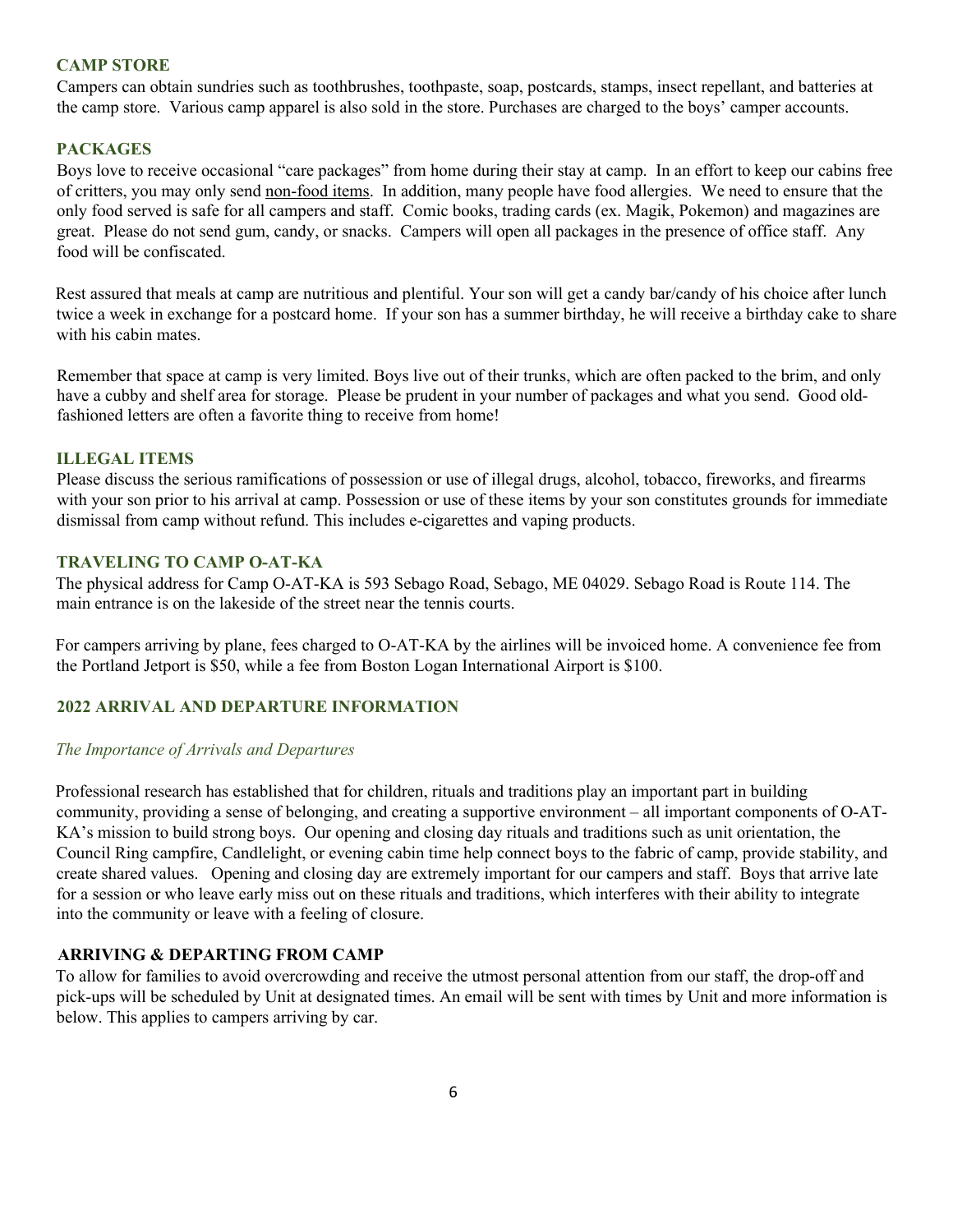When you arrive a staff member will greet you at your car and give instructions for next steps. The check in process will be held at stations on our ballfield. Your camper's bags will be given to our staff and they will safely deliver it to his cabin for you. Your son will then check in with our Office and Infirmary stations. Any medications should be brought to the Infirmary staff at this time.

All paperwork must be filed out prior to arrival. A member of our Infirmary staff will review medical documents and a member of our Office staff will review other forms to ensure your family is ready to go! If anything is needed, we will call you the week prior to camp starting.

After your camper is checked in, they will meet their Unit Head and counselors. You will also have a chance to meet the team! Campers will start bonding with their cabinmates and at the end of the scheduled arrival time, they will all go to the Unit together. This is so we can immerse them in cabin life immediately. They will then set up their cabin and bunks, participate in an orientation to the camp's programs and staff, learn safety rules, have fun with cabin ice breakers, and enjoy their first dinner and our opening council ring campfire. Having clear expectations at drop-off and staying busy the first day is the best way to combat homesickness. The regular activity schedule will begin the next morning.

# *Arrival Schedule: Full Summer, First Session & 2-Week Session A*

## *SATURDAY, JUNE 25* - CIT's & International Camper Arrival

- CITs should arrive at camp between 1pm and 2pm.
- International campers should arrange to arrive at Boston Logan airport between 10am and 6pm, where they will be greeted by O-AT-KA staff and transported to camp in time to settle into their cabins before dark and get a good night's sleep so that they are ready for opening day.

*SUNDAY, JUNE 26* – Full Summer, First Session & Two-Week Session A

- Campers arriving by car will have a scheduled time, by Unit, between 10am and 3pm. Please arrive during your scheduled time. If you are going to be late, please call ASAP to let us know. Parents will be at camp for no longer than an hour to complete check-in.
- Domestic campers should arrange to arrive at Portland Jetport or Boston Logan Airport between 9am and 3pm, where they will be greeted by O-AT-KA staff and transported to camp in time for dinner, orientation, and the opening campfire.

# *Arrival Schedule: Second Session & 2-Week Session B*

## *SUNDAY, JULY 24*

- Domestic campers flying to Portland Jetport or Boston's Logan Airport should arrange to arrive at Portland Jetport between 9am and 3pm, where they will be greeted by O-AT-KA staff and transported to camp in time for dinner, orientation, and the opening campfire.
- International campers should arrange to arrive at Boston Logan airport between 10am and 6pm, where they will be greeted by O-AT-KA staff and transported to camp in time to settle into their cabins before dark.
- Campers arriving by car will have a scheduled time, by Unit, between 10am and 3pm. Please arrive during your scheduled time. If you are going to be late, please call ASAP to let us know. Parents will be at camp for no longer than an hour to complete check-in.

## **DEPARTURES**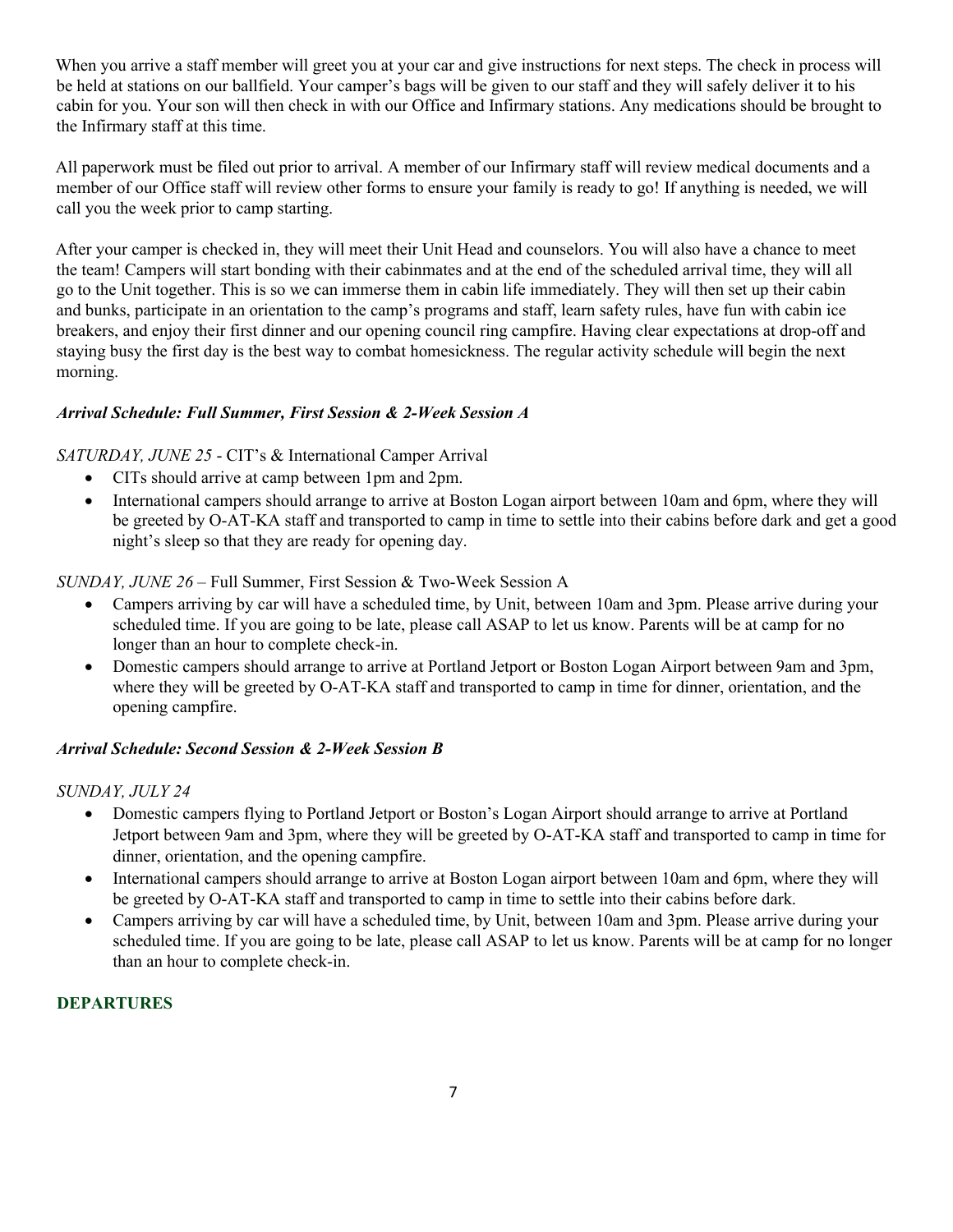# *SATURDAY, JULY 9* – 2-Week Session A Departure

- Parents of campers departing at the end of a 2-Week Session will pick-up their campers during the hours of 10am and 12pm.
- Upon arrival, you will check in with our office staff in the Bungalow. Our staff will radio for your son to meet at this designated area.
- We will have your camper's things ready to go for you with trunks and medications packed and any equipment or art projects ready. Because we will know your pick-up time, your camper will have had time to say goodbye to friends and counselors before you arrive.
- Final check-out will be through the Summer office in the Bungalow.

# *FRIDAY, JULY 22* – First Session Departure

- The closing awards ceremony will be held on the Thursday before pickup. It will be recorded and sent to families.
- Parents of campers departing at the end of first session will be given a scheduled pick-up time during the hours of 1pm and 3pm on Friday, July 22*.*
- Campers flying out of Boston Logan Airport or Portland Jetport should try and depart between Noon and 6pm. We understand this may not be possible so please use your best judgement with travel plans.
- For those that need to depart on Saturday, July 23, campers need to be checked out no later than 10:00am. This will allow for proper time to sanitize the camp and provide proper time for our staff to prep before Session II begins.
- Upon arriving, you will check in with our staff and park in the designated locations. Our staff will radio for your son to meet at this designated area.
- We will have your camper's things ready to go for you with trunks and medications packed and any equipment or art projects ready.
- Final check-out will be through a staff member at the entrance of camp.

# *SATURDAY, AUGUST 6* – 2-Week Session B Departure

- Parents of campers departing at the end of a 2-Week Session will pick-up their campers during the hours of 10am and 12pm.
- Upon arriving, you will check in with our staff and park in the designated locations. Our staff will radio for your son to meet at this designated area.
- We will have your camper's things ready to go for you with trunks and medications packed and any equipment or art projects ready. Because we will know your pick-up time, your camper will have had time to say goodbye to friends and counselors before you arrive.
- Final check-out will be through the Summer office in the Bungalow.

# *FRIDAY, AUGUST 12* – Second Session & Full Season Departure

- The closing awards ceremony will be held on Friday morning, recorded and sent to families.
- Parents of campers departing at the end of the second session/summer season will be given a scheduled pick-up time during the hours of 11am and 3pm on Friday, August 12*.*
- Upon arriving, you will check in with our staff and park in the designated locations. Our staff will radio for your son to meet at this designated area.
- We will have your camper's things ready to go for you with trunks and medications packed and any equipment or art projects ready. Because we will know your pick-up time, your camper will have had time to say goodbye to friends and counselors before you arrive.
- Final check-out will be through a staff member at the entrance of camp.
- Campers flying out of Boston Logan Airport or Portland Jetport should try and depart between Noon and 6pm. We understand this may not be possible so please use your best judgement with travel plans.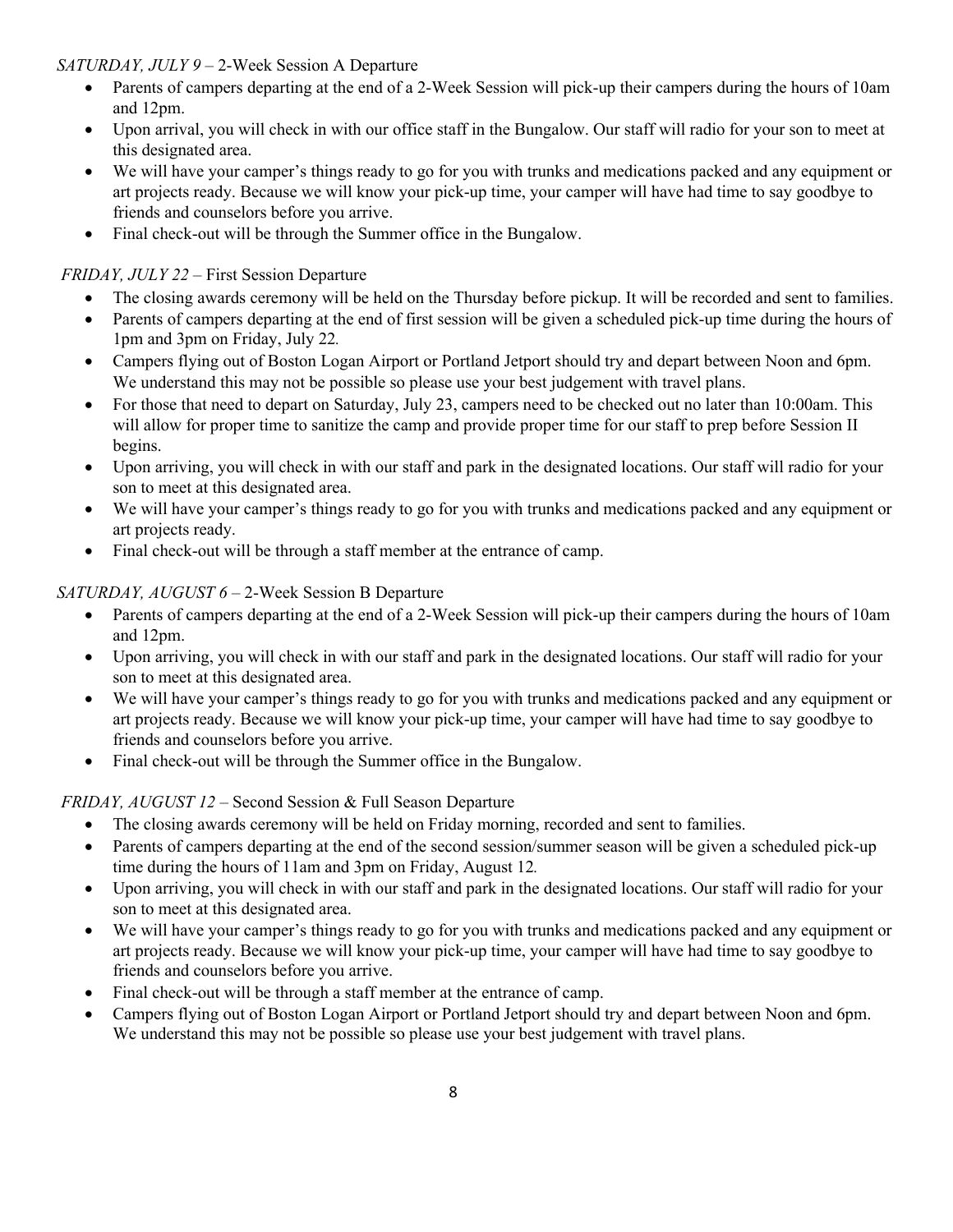## *SATURDAY, AUGUST 13*

• For those that need to depart on Saturday, please let us know and we can arrange this. All campers must depart by 10am.

## **VISTING OPPORTUNITIES**

*2-Week Session A & B; and Second Session*: No visiting days.

*First Session*: Campers enrolled in our four-week first session will have an opportunity to schedule a Zoom call (or phone call) with families during the weekend of July 8-10.

*Full Summer and CIT's*: May check out of camp during changeover weekend. Families may check campers out starting at Noon on Friday and must be back at O-AT-KA by 10am on Sunday. Campers are not required to leave camp and we'll have fun and unique activities for them during this time. Campers that do leave camp will take a rapid COVID test in the Infirmary when they return to camp.

## **HEALTH SERVICES**

Registered Nurses and Nurse Assistants are available 24 hours a day to provide first aid, assessment, and referral of medical problems for your son. The infirmary supplies and distributes most over the counter (OTC) medications per the camp physician's protocol. Therefore, we request you do not send typical OTC medications with your son. No medication will be allowed to stay with campers in cabins with the exception of inhalers and Epi pens.

If your son requires an Epi Pen or inhaler and you would like him to carry it while at camp you must meet the following:

1. Epi Pen/Inhaler must be in a clearly labeled pharmacy container showing child's name, physician's name, name of medicine, dosage, and expiration date.

2. If your son needs to carry an Epi Pen or inhaler at all times, a second Epi Pen/inhaler must be provided to the infirmary to ensure access during out-of-camp trips.

## *Prescription Medications*

Camp O-AT-KA uses the CampMeds pre-packaged medication program. Every camper who will be taking medication while at camp, with the exception of short-term antibiotics, dissolving tablets (e.g., Reditabs), or injectable medications should register with CampMeds at www.campmeds.com or by calling (954) 577-0025. CampMeds will send pre-packaged doses of your son's medication directly to the camp infirmary for administration.

The only exception will be families whose insurance is not accepted by CampMeds or those for whom CampMeds was unable to provide a particular product.

Any medications (including vitamins) being left at the infirmary must be in their original package or our nurses cannot accept or dispense them.

## *Parent Notification*

Parents or guardians will be notified by the Camp Nurse, Summer Camp Director or Executive Director if an overnight stay in the infirmary is required. In addition, parents and guardians will be notified for illnesses lasting more than 24 hours, emergency medical care, doctor's visits, and medication questions or refills.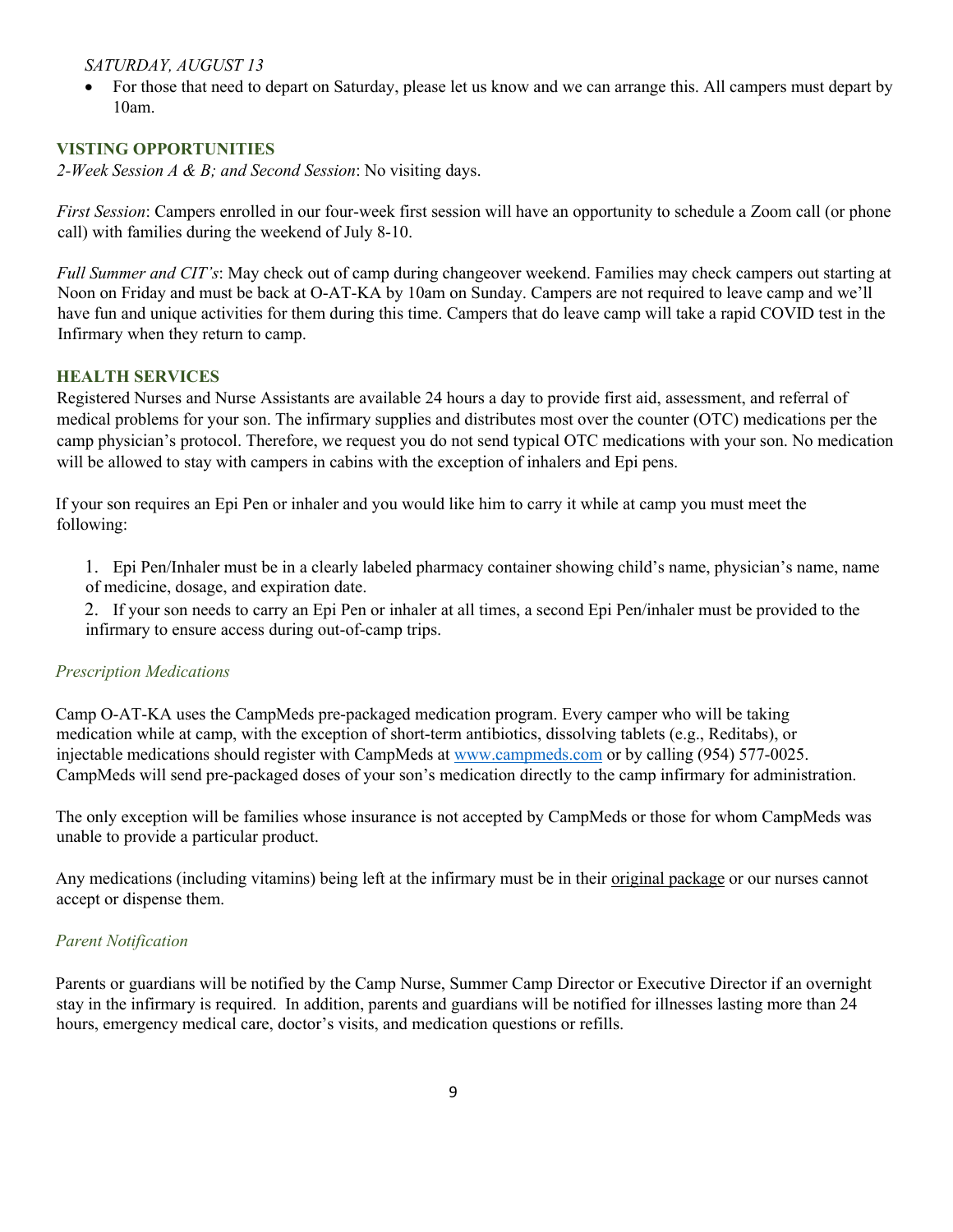Parents will also be notified immediately if their camper tests positive for COVID-19 or is being monitoring as a close contact of someone that has tested positive.

## *Meeting with Infirmary*

If you would like to have a conversation with one of our health care professionals prior to your camper's arrival, our staff will be onsite starting on Monday, June  $20<sup>th</sup>$ . Please make an appointment for a phone call, as this is staff training week so our nurses may not be in the Infirmary throughout the day. We encourage families who know they will need extra time with the nurse to do this, as check-in on Opening Day is a busy time. This way you will receive uninterrupted time. You can make an appointment with the Infirmary staff by e-mailing infirmary@campoatka.com or calling 207-787-3401.

#### **REQUIRED FORMS**

Many important forms, such as the health history, travel form, activity preference form, and counselor information form, can be found on your CampMinder/CampInTouch account. Forms should be completed online or (in some cases) printed out, completed/signed and uploaded back into your account. **Forms are due by May 15th.** The web address to access all forms is: http://oatka.campintouch.com. For 2022, also remember that you must submit a copy of the camper vaccination record (this can be uploaded into your CampInTouch account) or bring a negative test (for unvaccinated individuals) that has been taken within 48 hours of arrival.

#### **CABIN & UNIT ASSIGNMENTS**

Cabin life is a key ingredient of the camp experience. The cabin is your camper's home away from home and his cabin mates and counselors will become a significant part of his extended camp family. O-AT-KA alumni attest that cabin friendships really do last a lifetime! Unit  $\&$  cabin assignments are based upon grade in school.

Campers are limited to making ONE cabin-mate request through the form on Campminder, since meeting new people and making new friends are important parts of the camp experience. Our staff will make every effort to honor requests if they are mutual, but please understand that they are not guaranteed. Staff place a great deal of care into creating the strongest possible cabin combinations in each unit; because of the ripple effects that last-minute changes can cause, we are not able to accommodate change requests on arrival day.

#### **DAILY ACTIVITIES**

O-AT-KA has over 30 daily activities, which we call crafts. When you receive the information on activity selection, please help your son complete it and submit it online as soon as possible. Some programs are age or resource-limited and are filled on a first-come, first served basis. Every two weeks, a new schedule of activities will be developed for your son based upon his interests. We make every effort to ensure campers get as many of their top picks as possible. Campers whose information is not complete by May 15 will find it harder to get their top activity choices.

#### **WILDERNESS TRIPS**

We have a variety of day and overnight trips for our campers to enjoy in small groups and will share those with them when they arrive at camp. We also plan to utilize Greenridge, a wooded campsite on the edge of the camp property, and Outer Island – an island owned by camp and accessible by boat.

#### **FULL-SEASON PROGRAM**

There is far more to do at camp than can be reasonably accomplished over the course of a few weeks. For this reason, our seven-week full-season program allows campers the greatest opportunity to take advantage of all that O-AT-KA has to offer. Seven-week campers take three different sets of crafts over the course of the summer, experience each of the season's special events, and are able to develop stronger ties and friendships over the course of a full summer. Since it was EJ Dennen's founding mission for O-AT-KA to "build strong boys," the longer a boy is with us, the greater the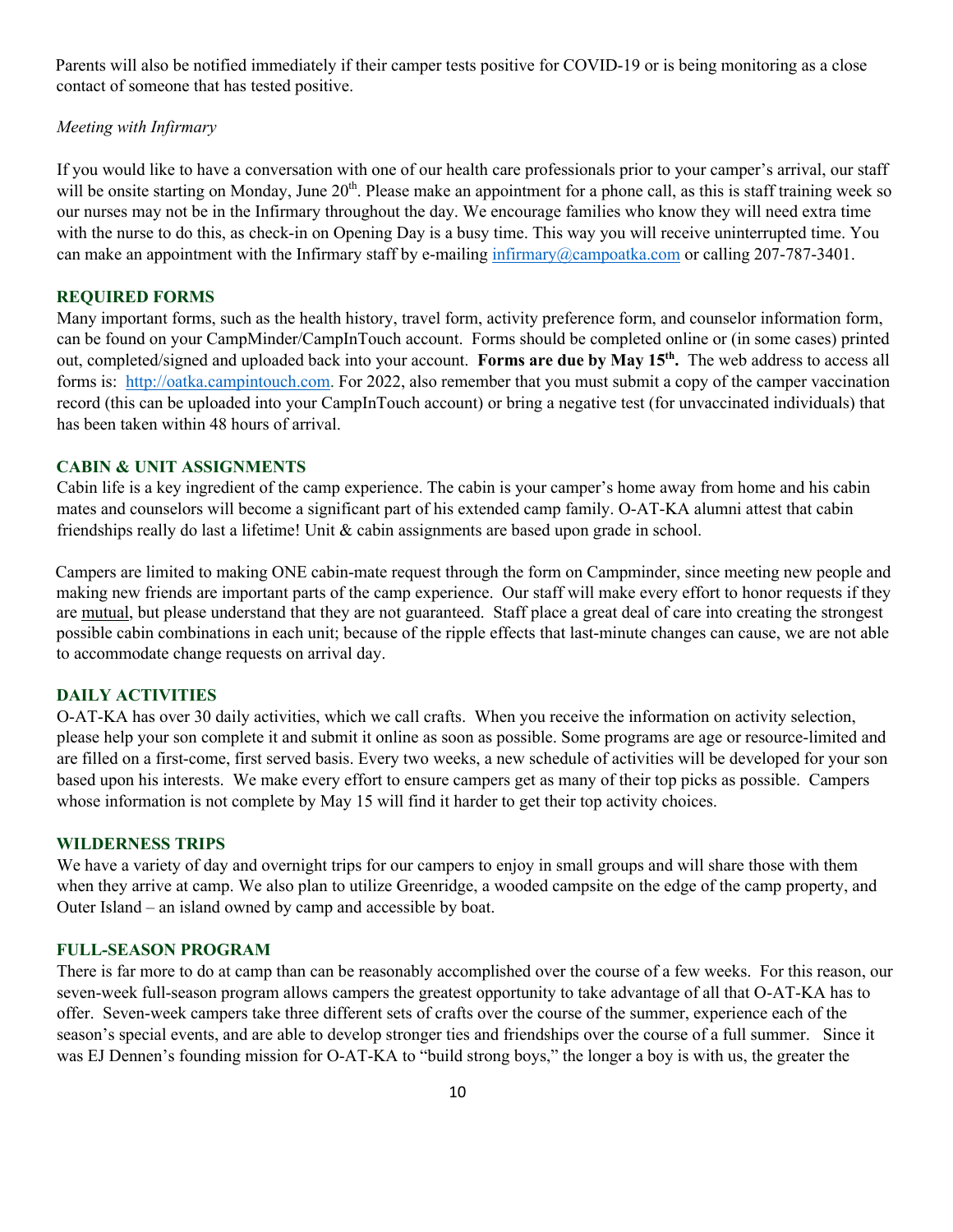opportunity we have to build him! All full-season campers receive special recognition at the closing awards ceremony in August.

### **EXTENSIONS**

If space is available, campers who come for 2-week starter session A or B have the option to extend for one week or the remainder of the session. Campers may also be able to extend from session one into session two. All family's expectations are different, both in terms of schedule and financing, so there is never any pressure placed on a family or camper about extending. If you indicate that extending is a possibility, camp staff will contact you by phone during the session for a check-in. Only after all agree that extending is a good idea will a conversation be initiated with the camper.

#### **HOMESICKNESS**

Homesickness is something that affects nearly every boy who goes away from home, especially for the first time. It is a normal phase of development that is eased by preparing your son for the experience. It is important to encourage your son's growing sense of independence throughout the year.

By filling out the counselor information and medical forms, you will let us know about your son – including any medical conditions, fears, favorite activities, and food preferences. This enables his counselors to help your son be more comfortable once he arrives at camp. Letters home from campers are often written during down time and bedtime when campers are not as active and homesickness surfaces more. We suggest you respond to letters that indicate some degree of homesickness with short supportive letters focused on the activities that your son is involved in at camp; it is best not to write about what is happening at home. We also ask that you not make any deals about early pick-ups – although they may be well-intentioned, experience shows that they almost always backfire. Such deals contain a negative message about your son's ability to make it through camp and may lead to him to feel like a failure. While we do not want any boy to be sad or homesick, we know that these feelings can teach self-reliance and important coping mechanisms that are invaluable. Our staff is trained in many strategies that work well to combat feelings of homesickness.

## **TUITION**

Tuition, while not all-inclusive, includes most aspects of camp life. Not included, and billed separately, are optional expenses such as camper store accounts, wilderness trips, transportation to and from camp, any major fees incurred by the airlines, major shop and crafts projects, fishing equipment, prescription drugs and advanced swim course materials.

#### **CAMPER ACCOUNTS**

In addition to the tuition, a camper account is used in place of cash for miscellaneous expenses, including purchases at the camp store. Please do not send your camper with cash. Large purchases require parental permission, and our office will contact you directly. At the end of the session, any balance can be donated to the Camp O-AT-KA's scholarship fund or families will be sent a check. For balances under \$20, funds will be automatically donated to the scholarship fund – unless otherwise requested by the family. If your son's account exceeds the initial deposit, an invoice will be sent after the season.

#### **PAYMENT POLICIES**

Tuition payments are due by May 1. Please note that tuition is 100% risk free for Summer 2022 and can be refunded at any time prior to your camper's first day at O-AT-KA. Refunds are not applicable if a child attends and leaves camp early. Checks are made payable to Camp O-AT-KA and all major credit cards are accepted. All payments must be made in U.S. Dollars. Payments received from outside the United States may be remitted by international money order or as drafts channeled through a U.S. "corresponding bank" or Federal Reserve Bank. Checks returned for insufficient funds or otherwise deemed uncollectible are assessed a \$35 administrative fee.